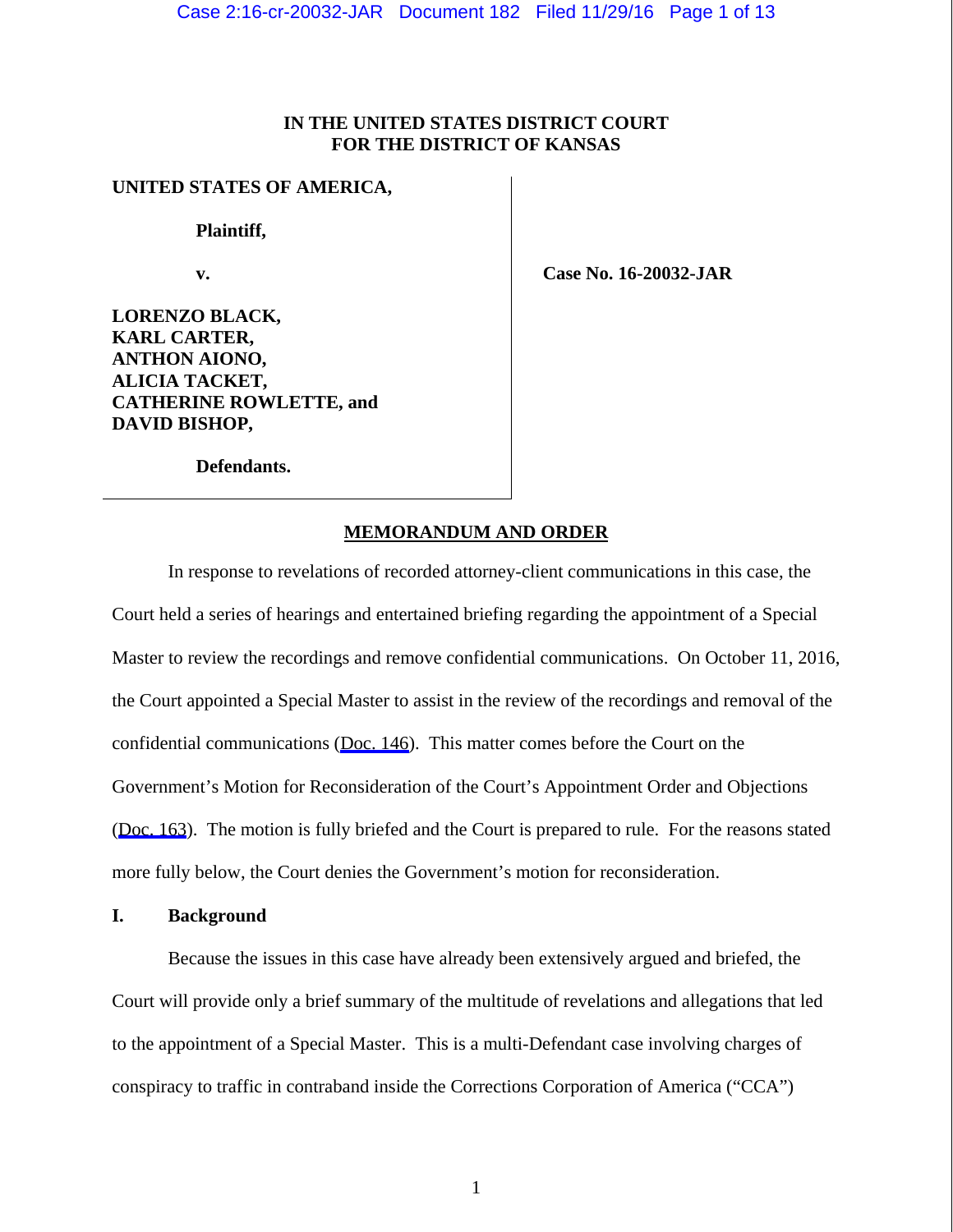### Case 2:16-cr-20032-JAR Document 182 Filed 11/29/16 Page 2 of 13

Leavenworth Detention Center. During the course of discovery in this case, allegations arose that the Government had obtained and disseminated in discovery privileged audio and video recordings of communications between CCA inmates and their attorneys. On August 9, 2016, the Court held an emergency hearing following the Federal Public Defender's ("FPD") filing of a Motion for Return of Information Pursuant to Fed. R. Crim P.  $41(g)$ . During the hearing, the parties jointly moved for the appointment of a Special Master to review the recordings and determine whether they contained privileged material. At the hearing, the Court directed the parties to submit a proposed agreement or briefing as to the scope of the Special Master's duties.

Following the August 9 hearing, the parties submitted several rounds of briefing. Although the parties diverged regarding the proposed scope of the Special Master's duties, the parties agreed that the legal authority for the appointment of the master originated from [Fed. R.](https://www.westlaw.com/Link/Document/FullText?rs=USCLink&vr=3.0&findType=Y&cite=FRCP+53(a)(1)&clientid=USCourts) Civ. P.  $53(a)(1)$ .<sup>2</sup> The Court held additional hearings on August 16 and September 7 regarding the proposed scope of the Special Master's duties. At the September 7 hearing, the Court noted the parties' agreement to the appointment of a Special Master and explained the potential scope of the Special Master's duties. The Court asked counsel if they agreed to the proposed process and scope of duties, to which the Government responded that it did not. The Government stated that it consented only to the Special Master reviewing the audio and video recordings at issue and excising attorney-client communications.

On October 11, the Court issued an Order appointing David R. Cohen as Special Master.<sup>3</sup> The Court explained that its authority to appoint a Special Master in this criminal case stemmed

 $\frac{1}{1}$  $\log$  85. The FPD's Office entered its appearance on behalf of clients who were allegedly included in the recordings.

 $2^{2}$ [Doc. 119 at 1](https://jenie.ao.dcn/ksd-ecf/d/cmecfservices/rest/file/finddoc?caseYear=2016&caseNum=20032&caseType=cr&caseOffice=2&docNum=119); [Doc. 120 at 18](https://jenie.ao.dcn/ksd-ecf/d/cmecfservices/rest/file/finddoc?caseYear=2016&caseNum=20032&caseType=cr&caseOffice=2&docNum=120#page=18)–22; [Doc. 132](https://jenie.ao.dcn/ksd-ecf/d/cmecfservices/rest/file/finddoc?caseYear=2016&caseNum=20032&caseType=cr&caseOffice=2&docNum=132); [Doc. 133 at 23](https://jenie.ao.dcn/ksd-ecf/d/cmecfservices/rest/file/finddoc?caseYear=2016&caseNum=20032&caseType=cr&caseOffice=2&docNum=133#page=23). The FPD's Office also referenced the Court's inherent authority to manage litigation. [Doc. 119 at 1.](https://jenie.ao.dcn/ksd-ecf/d/cmecfservices/rest/file/finddoc?caseYear=2016&caseNum=20032&caseType=cr&caseOffice=2&docNum=119)

 ${}^{3}$ [Doc. 146.](https://jenie.ao.dcn/ksd-ecf/d/cmecfservices/rest/file/finddoc?caseYear=2016&caseNum=20032&caseType=cr&caseOffice=2&docNum=146)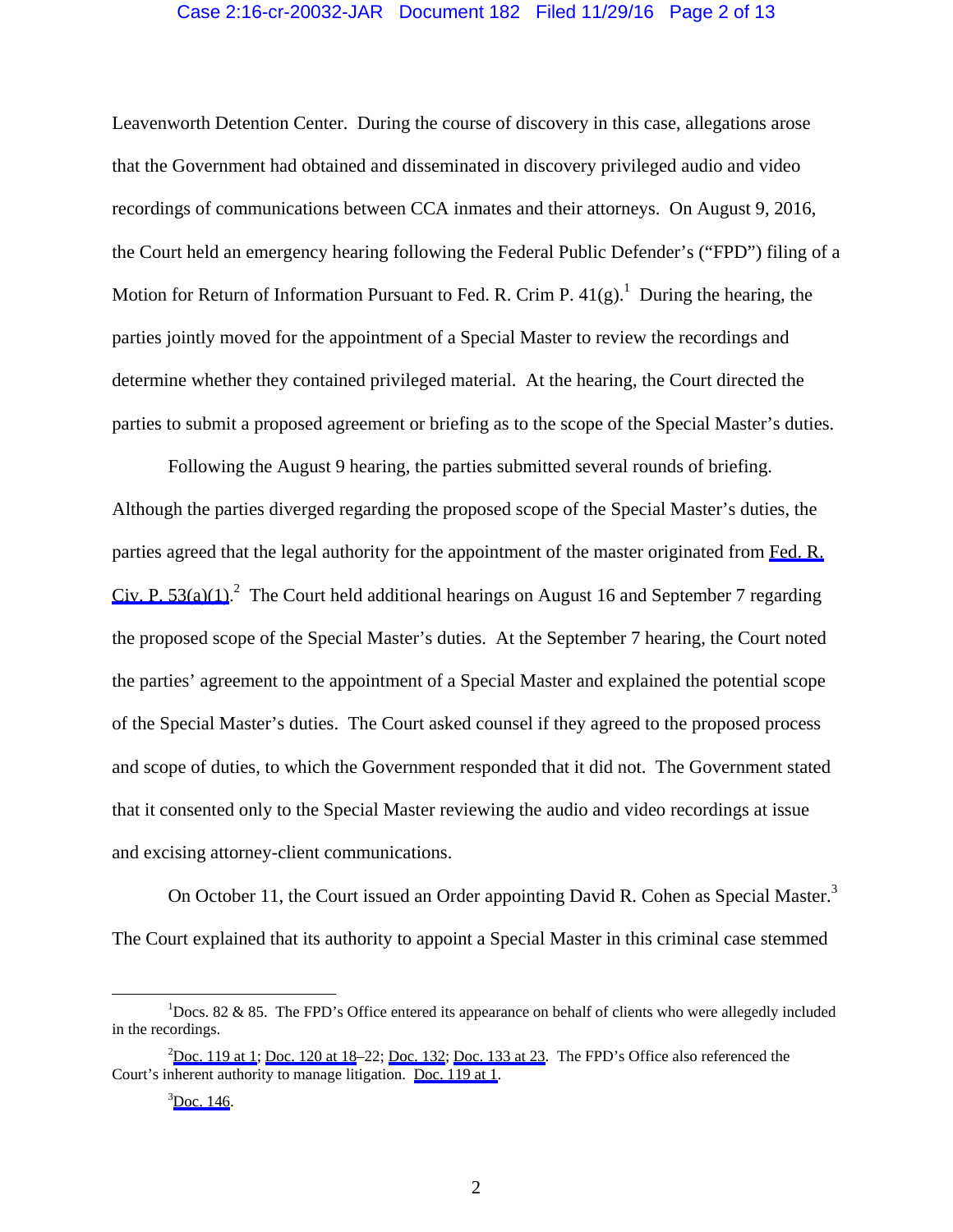## Case 2:16-cr-20032-JAR Document 182 Filed 11/29/16 Page 3 of 13

from [Fed. R. Civ. P. 53](https://www.westlaw.com/Link/Document/FullText?rs=USCLink&vr=3.0&findType=Y&cite=FRCP+53&clientid=USCourts) as well as its inherent authority to manage litigation.<sup>4</sup> The Court then outlined the duties of the Special Master and explained that the master would proceed with carrying out these duties in two phases. In Phase I, the Special Master would conduct an assessment of the feasibility of identifying and excising the privileged information contained within the recordings and other information provided to the Court, and distributing to counsel the remaining non-privileged information. After the completion of Phase I and the Special Master's submission of his feasibility report, the Court would determine whether the master should proceed to Phase II.<sup>5</sup> Phase II would involve identifying, excising, and retaining privileged or confidential information from the video recordings, audio recordings, and computers seized from CCA's inmate law libraries, and then providing the remaining non-privileged information to counsel.<sup>6</sup>

In addition to the duties outlined in Phases I and II, the Court's Order explained that the Court may call upon the master to perform a number of complimentary and auxiliary duties, including providing status reports, employing staff to assist the Special Master in carrying out his duties, compiling data and making recommendations with regard to evidence, assisting with legal analysis of the parties' motions or other submissions, responding to media inquiries, and helping to coordinate other, related litigation.<sup>7</sup> At this writing, at the Court's direction, the Special Master has completed Phase I and has proceeded to Phase II work, and has provided some complimentary and auxiliary duties, all at the Court's direction.

 $\frac{1}{4}$ *Id.* at 2–4.

<sup>&</sup>lt;sup>5</sup>*Id.* at 4–5. The Special Master has completed Phase I and the Court has directed the master to proceed to Phase II. [Doc. 179.](https://jenie.ao.dcn/ksd-ecf/d/cmecfservices/rest/file/finddoc?caseYear=2016&caseNum=20032&caseType=cr&caseOffice=2&docNum=179)

<sup>6</sup> *Id.* at 5.

<sup>7</sup> *Id.* at 6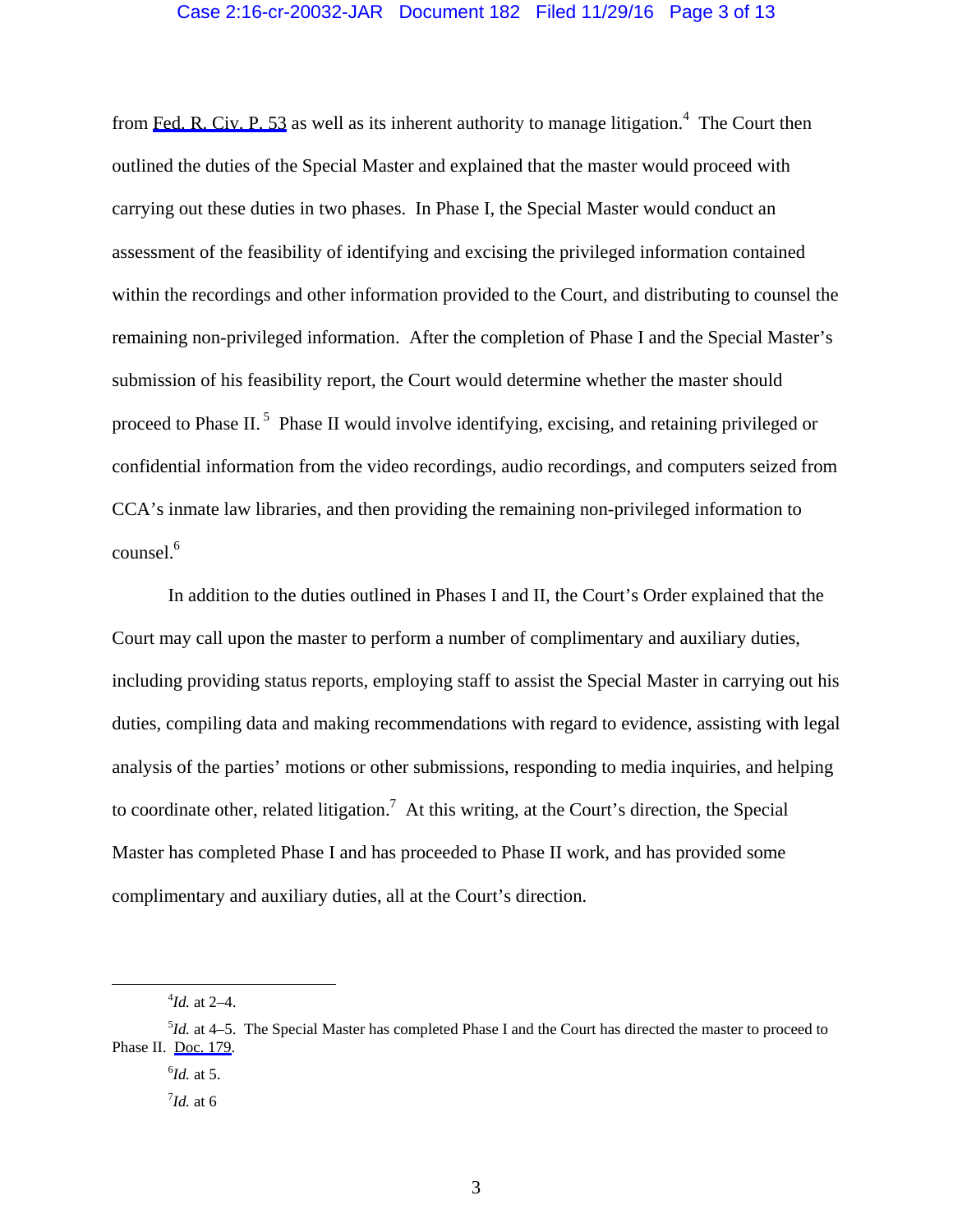#### Case 2:16-cr-20032-JAR Document 182 Filed 11/29/16 Page 4 of 13

Finally, the Court's Order explained that the Court would continue to consider directing the Special Master or appointing a second Special Master to investigate the policies and practices of CCA and the Government, as well as the existence and extent of alleged Sixth Amendment and [Fed. R. Crim. P. 6\(e\)](https://www.westlaw.com/Link/Document/FullText?rs=USCLink&vr=3.0&findType=Y&cite=FRCRP+6(e)&clientid=USCourts) violations related to this case and other criminal cases. However, the Court explained that it was limiting the Special Master's work to Phases I and II, and to the complimentary duties, for the time being.

### **II. Legal Standard**

Although there is no authority in the Federal Rules of Criminal Procedure for reconsideration of a ruling on a criminal matter, the Tenth Circuit has held that motions to reconsider are proper in criminal cases. $8$  Because there is no grounding for motions to reconsider in the Federal Rules of Criminal Procedure, "standards for evaluating a motion to reconsider in the civil context are relevant for evaluating a motion to reconsider in a criminal case."<sup>9</sup> D. Kan. [Rule 7.3\(b\)](https://www.westlaw.com/Link/Document/FullText?rs=USCLink&vr=3.0&findType=Y&cite=KS+US+DIST+CT+RULE+7.3&clientid=USCourts) governs motions to reconsider non-dispositive orders, while [Fed. R. Civ. P. 59](https://www.westlaw.com/Link/Document/FullText?rs=USCLink&vr=3.0&findType=Y&cite=FRCP+59&clientid=USCourts) and 60 govern motions to reconsider dispositive orders.10 Because the Court's Appointment Order was a non-dispositive order, the Court finds that [D. Kan. Rule 7.3\(b\)](https://www.westlaw.com/Link/Document/FullText?rs=USCLink&vr=3.0&findType=Y&cite=KS+US+DIST+CT+RULE+7.3&clientid=USCourts) governs the motion for reconsideration at issue here. Under Rule 7.3(b), a motion to reconsider must be based on (1) an intervening change in controlling law; (2) the availability of new evidence; or (3) the need to correct clear error or prevent manifest injustice. $^{11}$ 

 $\frac{1}{8}$ *United States v. Christy*, [739 F.3d 534, 539](https://www.westlaw.com/Link/Document/FullText?rs=USCLink&vr=3.0&findType=Y&cite=739+f.3d+534&refPos=539&refPosType=s&clientid=USCourts) (10th Cir. 2014) (citing *United States v. Randall*, [666 F.3d](https://www.westlaw.com/Link/Document/FullText?rs=USCLink&vr=3.0&findType=Y&cite=666+f.3d+1238&refPos=1242&refPosType=s&clientid=USCourts) [1238, 1242](https://www.westlaw.com/Link/Document/FullText?rs=USCLink&vr=3.0&findType=Y&cite=666+f.3d+1238&refPos=1242&refPosType=s&clientid=USCourts) (10th Cir. 2011) (recognizing that "motions to reconsider in criminal cases are not grounded in a rule or statute")); *United States v. Miller*, No. 06-40151-JAR, [2008 WL 2783146](https://www.westlaw.com/Link/Document/FullText?rs=USCLink&vr=3.0&findType=Y&cite=2008++wl++2783146&refPos=2783146&refPosType=s&clientid=USCourts) (D. Kan. July 15, 2008).

<sup>9</sup> *United States v. Blechman*, No. 08-40008-JAR, [2010 WL 235025](https://www.westlaw.com/Link/Document/FullText?rs=USCLink&vr=3.0&findType=Y&cite=2010++wl++235025&refPos=235025&refPosType=s&clientid=USCourts), at \*1 (D. Kan. Jan. 8, 2010) (quoting *United States v. Carr*, No. 06-40147-SAC, [2007 WL 1989427,](https://www.westlaw.com/Link/Document/FullText?rs=USCLink&vr=3.0&findType=Y&cite=2007++wl++1989427&refPos=1989427&refPosType=s&clientid=USCourts) at \*1 (D. Kan. June 20, 2007)).

<sup>1</sup>[0D. Kan. Rule 7.3](https://www.westlaw.com/Link/Document/FullText?rs=USCLink&vr=3.0&findType=Y&cite=KS+US+DIST+CT+RULE++7.3&clientid=USCourts); *Coffeyville Res. Ref. & Mktg., LLC v. Liberty Surplus Ins. Corp.*, [748 F. Supp. 2d 1261,](https://www.westlaw.com/Link/Document/FullText?rs=USCLink&vr=3.0&findType=Y&cite=748++f.++supp.++2d++1261&refPos=1264&refPosType=s&clientid=USCourts)  [1264](https://www.westlaw.com/Link/Document/FullText?rs=USCLink&vr=3.0&findType=Y&cite=748++f.++supp.++2d++1261&refPos=1264&refPosType=s&clientid=USCourts) (D. Kan. 2010).

 $<sup>11</sup>D$ . Kan. Rule 7.3(b).</sup>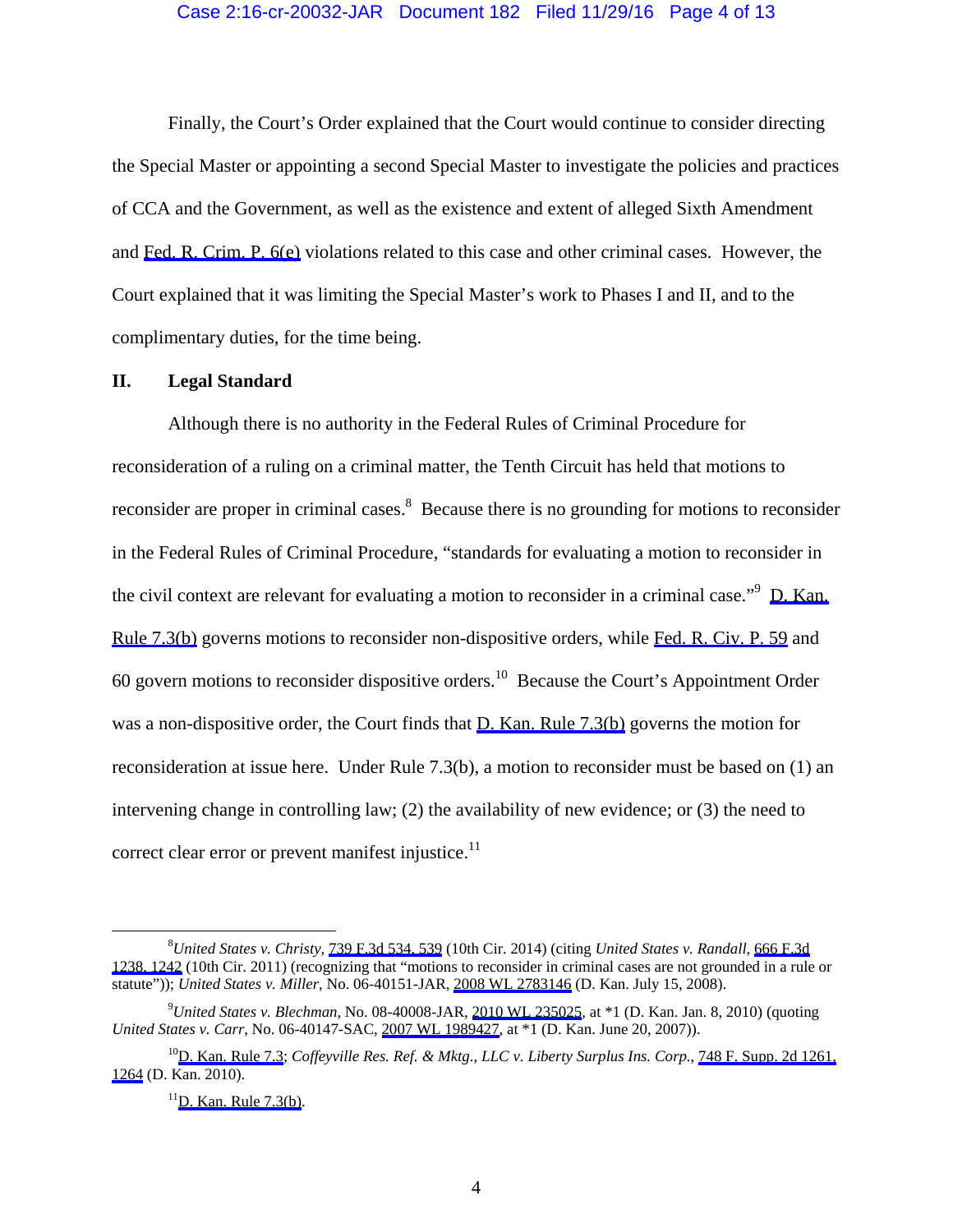#### Case 2:16-cr-20032-JAR Document 182 Filed 11/29/16 Page 5 of 13

"A party's failure to present its strongest case in the first instance does not entitle it to a second chance in the form of a motion to reconsider."<sup>12</sup> Furthermore, a motion to reconsider is not a proper venue to reargue arguments that the court previously rejected.<sup>13</sup> Whether to grant or deny a motion for reconsideration is committed to the court's discretion.<sup>14</sup>

## **III. Discussion**

 The Government asserts three bases for reconsideration. First, it argues that it did not consent to the appointment of a Special Master according to the process outlined by the Court at the September 7 hearing, and thus the Court cannot require the Government to pay the costs of the Special Master. Second, it contends that the Special Master's review will result in fees that are excessive, unreasonable, and disproportionate to the needs of the case. Finally, the Government urges that a review of the video recordings is unnecessary because the Government no longer intends to use the videos at trial.<sup>15</sup> The Court addresses each argument in turn.

#### **A. Authority for Appointment and Scope of Special Master's Review**

 The Government's first argument, regarding the Court's authority to compel the Government's payment of a Special Master appointment in this case, appears to proceed in two parts. First, the Government contends that because there is no authority for the appointment of a Special Master or any waiver of sovereign immunity in the Federal Rules of Criminal Procedure, the Court cannot compel the Government to pay for the costs of the Special Master here.<sup>16</sup> The Government begins by recognizing that "[t]he law seems well-settled that the Court may

 <sup>12</sup>*Sithon Maritime Co. v. Holiday Mansion*, [177 F.R.D. 504](https://www.westlaw.com/Link/Document/FullText?rs=USCLink&vr=3.0&findType=Y&cite=177+f.r.d.+504&refPos=504&refPosType=s&clientid=USCourts) at 505 (D. Kan. 1998).

<sup>13</sup>*See Servants of Paraclete v. Does*, [204 F.3d 1005, 1012](https://www.westlaw.com/Link/Document/FullText?rs=USCLink&vr=3.0&findType=Y&cite=204++f.3d++1005&refPos=1012&refPosType=s&clientid=USCourts) (10th Cir. 2000).

<sup>14</sup>*GFF Corp. v. Assoc. Wholesale Grocers, Inc.*, [130 F.3d 1381, 1386](https://www.westlaw.com/Link/Document/FullText?rs=USCLink&vr=3.0&findType=Y&cite=130++f.3d++1381&refPos=1386&refPosType=s&clientid=USCourts) (10th Cir. 1997); *Hancock v. City of Okla. City*, [857 F.3d 1394, 1395](https://www.westlaw.com/Link/Document/FullText?rs=USCLink&vr=3.0&findType=Y&cite=857++f.3d++1394&refPos=1395&refPosType=s&clientid=USCourts) (10th Cir. 1988).

 $^{15}$ Doc. 163 at 1–2.

<sup>16</sup>*See id.* at 15–21.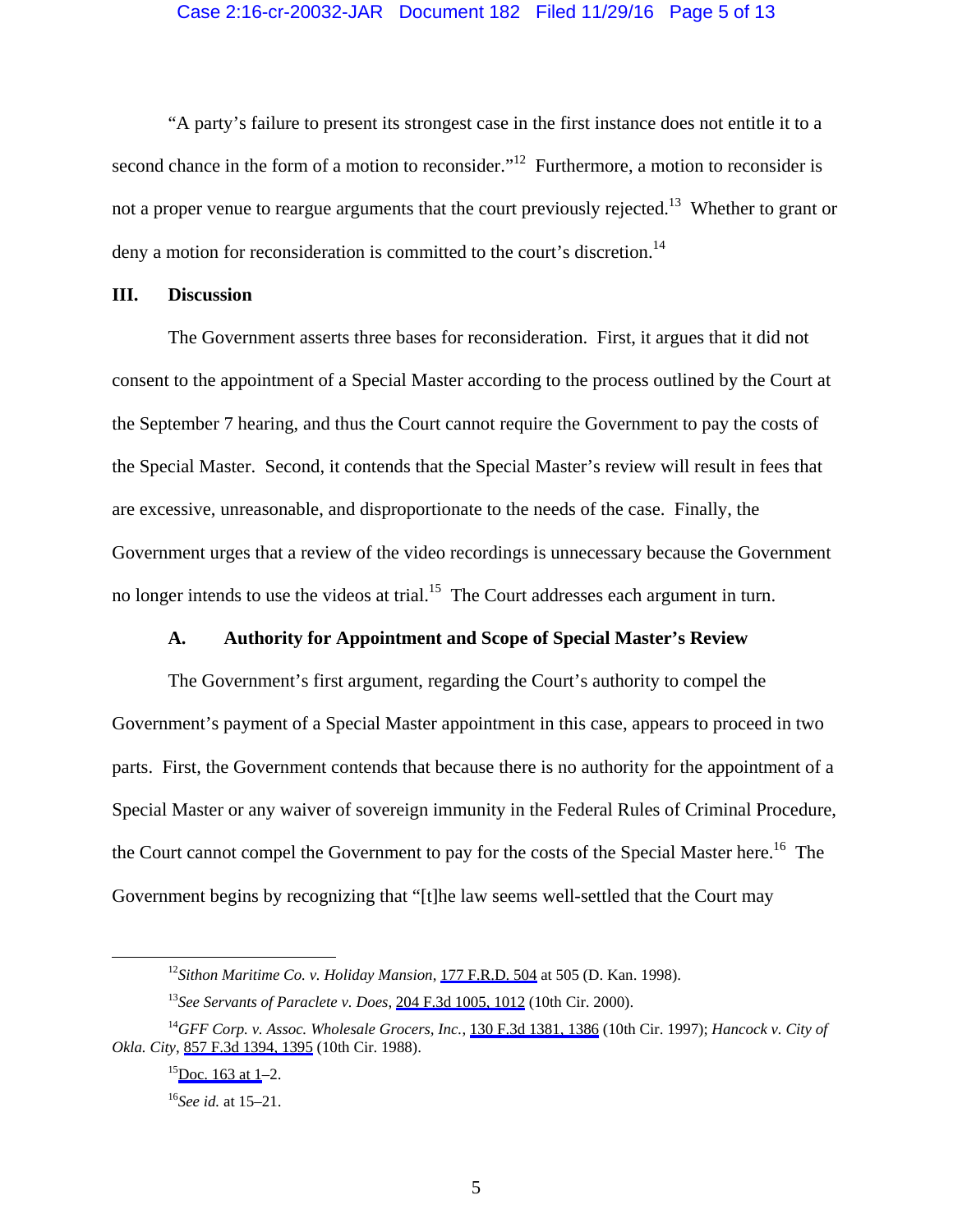### Case 2:16-cr-20032-JAR Document 182 Filed 11/29/16 Page 6 of 13

apportion the costs of a Special Master under [Fed. R. Civ. P.] 53 to the United States **in a civil case** if the United States is a party."<sup>17</sup> The Government contends, however, that because the Federal Rules of Criminal Procedure, unlike the Civil Rules, do not contain express provisions "authorizing the district court to appoint a Special Master, or to apportion any part of those costs to the United States in a criminal case," the application of sovereign immunity prohibits the Government from paying the costs of a Special Master in a criminal case.<sup>18</sup> The Government cites to *United States v. Horn*, in which the First Circuit held that the application of sovereign immunity prohibited a district court from assessing costs and attorneys' fees against the federal government in a criminal case because there was no federal statute that authorized such an award.<sup>19</sup>

 It is well-settled that courts have inherent authority to appoint Special Masters to assist in managing litigation.<sup>20</sup> Moreover, both parties also referenced [Fed. R. Civ. P. 53](https://www.westlaw.com/Link/Document/FullText?rs=USCLink&vr=3.0&findType=Y&cite=FRCP+53&clientid=USCourts) as a basis for appointment of a Special Master.<sup>21</sup> The Court, recognizing both sources of authority, appointed the Special Master pursuant to its inherent authority as well as Fed. R. Civ. P.  $53.^{22}$  As this Court has recognized in other cases, when "the Rules of Criminal Procedure do not speak specifically to a matter, a court conducting a criminal case is permitted to draw from and mirror a

<sup>21</sup>Doc. 119 at 1; [Doc. 120 at 18](https://jenie.ao.dcn/ksd-ecf/d/cmecfservices/rest/file/finddoc?caseYear=2016&caseNum=20032&caseType=cr&caseOffice=2&docNum=120#page=18)–22; [Doc. 132](https://jenie.ao.dcn/ksd-ecf/d/cmecfservices/rest/file/finddoc?caseYear=2016&caseNum=20032&caseType=cr&caseOffice=2&docNum=132); [Doc. 133 at 23.](https://jenie.ao.dcn/ksd-ecf/d/cmecfservices/rest/file/finddoc?caseYear=2016&caseNum=20032&caseType=cr&caseOffice=2&docNum=133#page=23)

 $^{22}$ Doc. 146 at 2–3.

 $17$ *Id.* at 16 (emphasis in original).

<sup>18</sup>*Id.* at 20–21.

<sup>&</sup>lt;sup>19</sup>29 F.3d 754, 767 (1st Cir. 1994).

<sup>20</sup>*Schwimmer v. United States*, [232 F.2d 855, 865](https://www.westlaw.com/Link/Document/FullText?rs=USCLink&vr=3.0&findType=Y&cite=232++f.2d++855&refPos=865&refPosType=s&clientid=USCourts) (8th Cir. 1956) (quoting *In re: Peterson*, [253 U.S. 300,](https://www.westlaw.com/Link/Document/FullText?rs=USCLink&vr=3.0&findType=Y&cite=253++u.s.++300&refPos=311&refPosType=s&clientid=USCourts)  [311](https://www.westlaw.com/Link/Document/FullText?rs=USCLink&vr=3.0&findType=Y&cite=253++u.s.++300&refPos=311&refPosType=s&clientid=USCourts) (1920)); *see Ruiz v. Estelle*, [679 F.2d 1115, 1161](https://www.westlaw.com/Link/Document/FullText?rs=USCLink&vr=3.0&findType=Y&cite=679++f.2d++1115&refPos=1161&refPosType=s&clientid=USCourts) n.240 (5th Cir. 1982) ("[R]ule 53 does not terminate or modify the district court's inherent equitable power to appoint a person, whatever his title, to assist in administering a remedy."); *Reed v. Cleveland Bd. of Educ.*, [607 F.2d 737, 746](https://www.westlaw.com/Link/Document/FullText?rs=USCLink&vr=3.0&findType=Y&cite=607++f.2d++737&refPos=746&refPosType=s&clientid=USCourts) (6th Cir. 1979) (holding that the authority to appoint "expert advisors or consultants" derives from either Rule 53 or the Court's inherent power); *Regents of the Univ. of Cal. v. Micro Therapeutics, Inc.*, No. C 03-05669 JW, [2006 WL 1469698,](https://www.westlaw.com/Link/Document/FullText?rs=USCLink&vr=3.0&findType=Y&cite=2006++wl++1469698&refPos=1469698&refPosType=s&clientid=USCourts) at \*1 (N.D. Cal. May 26, 2006) (citing *Ass'n of Mexican Am. Educators v. California*, [231 F.3d 572, 590](https://www.westlaw.com/Link/Document/FullText?rs=USCLink&vr=3.0&findType=Y&cite=231++f.3d++572&refPos=590&refPosType=s&clientid=USCourts) (9th Cir. 2000) ("A district judge has inherent authority to appoint a technical advisor when the judge deems it desirable and necessary").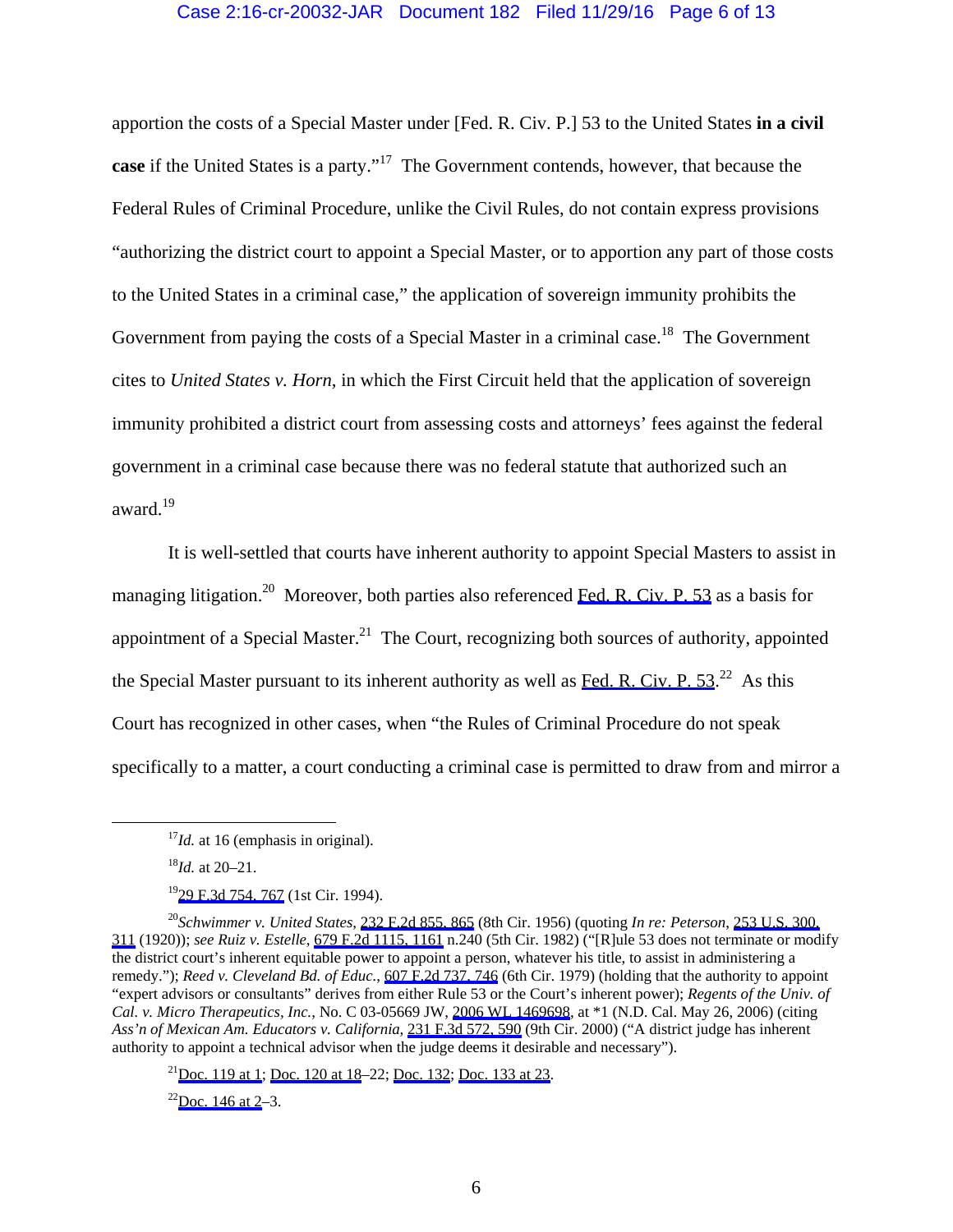practice that is sanctioned by the Federal Rules of Civil Procedure."23 [Federal Rule of Criminal](https://www.westlaw.com/Link/Document/FullText?rs=USCLink&vr=3.0&findType=Y&cite=FRCRP+57(b)&clientid=USCourts)  [Procedure 57\(b\)](https://www.westlaw.com/Link/Document/FullText?rs=USCLink&vr=3.0&findType=Y&cite=FRCRP+57(b)&clientid=USCourts) similarly provides:

**(b) Procedure When There Is No Controlling Law.** A judge may regulate practice in any manner consistent with federal law, these rules, and the local rules of the district. No sanction or other disadvantage may be imposed for noncompliance with any requirement not in federal law, federal rules, or the local district rules unless the alleged violator was furnished with actual notice of the requirement before the noncompliance.

The Tenth Circuit has recognized that the Federal Rules of Civil Procedure have the "force of a federal statute."<sup>24</sup>

 Because there is no controlling law regarding the appointment of a Special Master within the Federal Rules of Criminal Procedure, the parties argued for the appointment of a Special Master under [Fed. R. Civ. P. 53.](https://www.westlaw.com/Link/Document/FullText?rs=USCLink&vr=3.0&findType=Y&cite=FRCP+53&clientid=USCourts) As the Government recognizes, a court may assign costs to the Government when a Special Master appointment is made under Rule 53.<sup>25</sup> The Court here appointed a Special Master pursuant to the Court's inherent authority and Rule 53, and assigned the costs of the Special Master to the Government based upon a finding that the Government was more responsible than the other parties for the reference to a Master.<sup>26</sup> The Government now argues that sovereign immunity prohibits the appointment of a Special Master and the assignment of the costs of the Master to the Government in this case. But because a statutory provision within Rule 53 allows for the assessment of costs of a Special Master to the Government, the Court finds that sovereign immunity does not apply.<sup>27</sup> Thus, for the reasons

 <sup>23</sup>*United States v. Miller*, No. 06-40151-JAR, [2008 WL 2783146](https://www.westlaw.com/Link/Document/FullText?rs=USCLink&vr=3.0&findType=Y&cite=2008+wl+2783146&refPos=2783146&refPosType=s&clientid=USCourts), at \*2 (D. Kan. Jul. 15, 2008) (quoting *United States v. Morrison*, [521 F. Supp. 2d 246, 251](https://www.westlaw.com/Link/Document/FullText?rs=USCLink&vr=3.0&findType=Y&cite=521++f.++supp.++2d++246&refPos=251&refPosType=s&clientid=USCourts)–52 (E.D.N.Y. 2007)).

<sup>24</sup>*Adamson v. Bowen*, [855 F.2d 668, 670](https://www.westlaw.com/Link/Document/FullText?rs=USCLink&vr=3.0&findType=Y&cite=855++f.2d++668&refPos=670&refPosType=s&clientid=USCourts) (10th Cir. 1988); *Sibbach v. Wilson & Co.*, [312 U.S. 1, 13](https://www.westlaw.com/Link/Document/FullText?rs=USCLink&vr=3.0&findType=Y&cite=312++u.s.++1&refPos=13&refPosType=s&clientid=USCourts) (1941); *Rumsey v. George E. Failing Co.*, [333 F.2d 960, 962](https://www.westlaw.com/Link/Document/FullText?rs=USCLink&vr=3.0&findType=Y&cite=333++f.2d++960&refPos=962&refPosType=s&clientid=USCourts) (10th Cir. 1964).

 $^{25}$ Doc. 23 at 16.

<sup>26</sup>*See* [Fed. R. Civ. P. 53\(g\)\(3\).](https://www.westlaw.com/Link/Document/FullText?rs=USCLink&vr=3.0&findType=Y&cite=FRCP++53(g)(3)&clientid=USCourts)

<sup>27</sup>*See id.* Based upon this statutory provision, the Court finds that *United States v. Horn* is distinguishable. The court in *Horn* assigned costs and attorneys' fees pursuant only to its inherent authority, without reference to a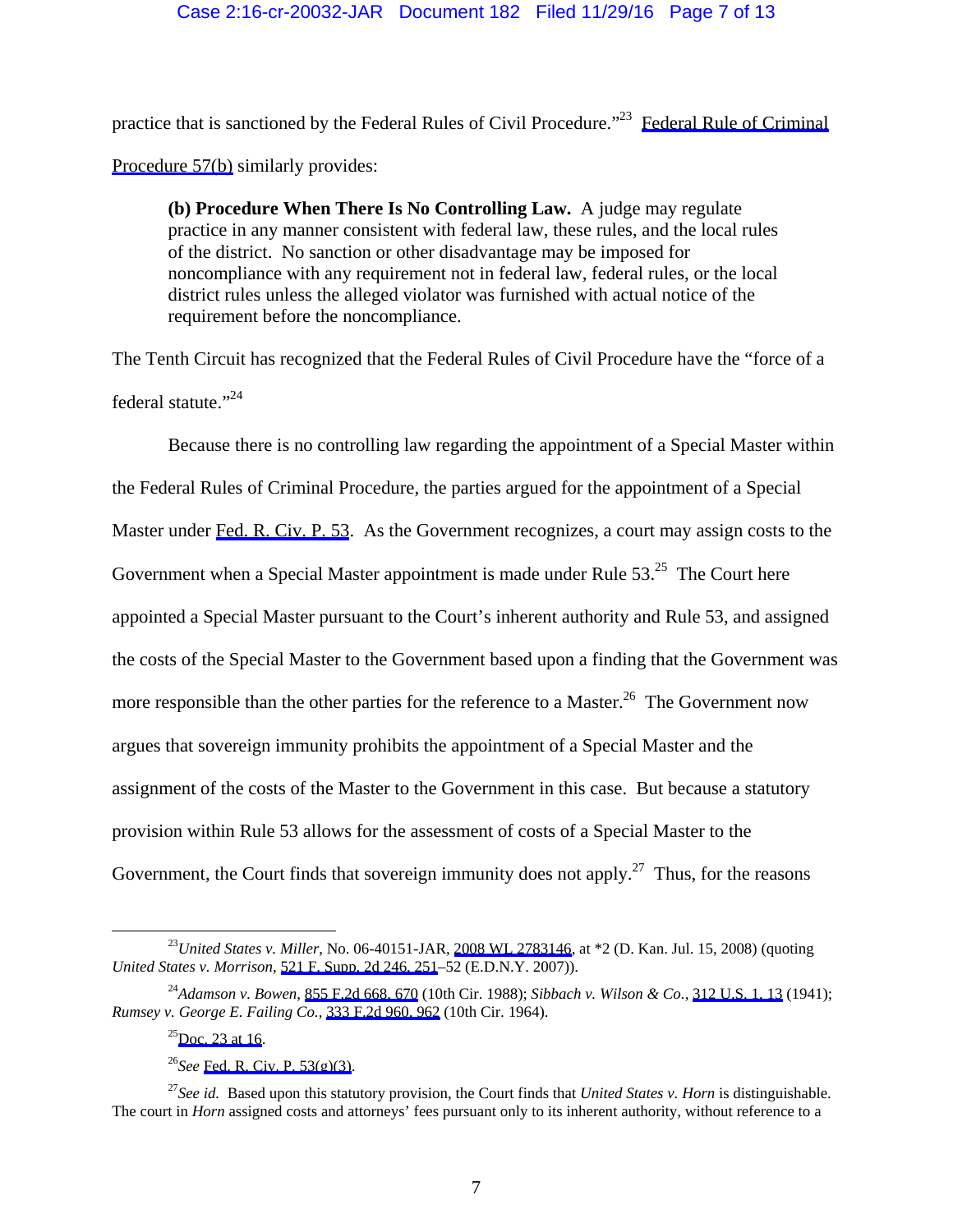stated above, the Court finds that it had authority to appoint a Special Master and assign the costs of the Special Master's review to the Government.

 Second, the Government argues that it did not consent to the specific duties assigned to the Special Master in this case, and thus the Court cannot apportion the costs of the Special Master to the Government.<sup>28</sup> The Government argues that its "initial request for appointment" was extremely limited and did not include the duties described by the Court during the September 7 hearing or identified in the *Appointment Order*." The Government contends that it did not consent to the following duties:

[T]he United States did not consent to the master employing others or determining privilege. The duties outlined by the United States did not include assisting with media inquiries, court scheduling, case management, and/or the legal analysis of the parties' motions or other submissions . . . The United States did not and has not consented to any of the duties outlined in the "Complimentary Duties" or the potential "Additional, Investigative Duties." And, to the extent the special master's duty to provide legal analysis and recommended rulings or remedial action on motions may be construed as an investigative, fact-finding role for potential Sixth Amendment violations, the United States has expressly and repeatedly objected to that.<sup>29</sup>

The Government further argues that "the *Appointment Order* fails to recognize that the consent

of the United States was withdrawn."<sup>30</sup>

As an initial matter, the Court finds that contrary to the Government's suggestion, the

Government did not withdraw its consent entirely to the appointment of a Special Master in this

case. Rather, the Government explained that it did not consent to the appointment of a Special

<sup>28</sup>*Id.* at 14–15.

<sup>29</sup>*Id.*

<sup>30</sup>*Id.* at 15.

statutory provision allowing for the assessment of such costs. *United States v. Horn*, [29 F.3d 754, 767](https://www.westlaw.com/Link/Document/FullText?rs=USCLink&vr=3.0&findType=Y&cite=29+f.3d+754&refPos=767&refPosType=s&clientid=USCourts) (1st Cir. 1994). By contrast, here the Court appointed the Special Master pursuant to its inherent authority and [Fed. R. Civ.](https://www.westlaw.com/Link/Document/FullText?rs=USCLink&vr=3.0&findType=Y&cite=FRCP++53&clientid=USCourts)  [P. 53.](https://www.westlaw.com/Link/Document/FullText?rs=USCLink&vr=3.0&findType=Y&cite=FRCP++53&clientid=USCourts) Just as sovereign immunity does not prevent the Court from appointing a Special Master at Government cost in a civil case, it does not prevent the same event in a criminal case, both logically and as a matter of law.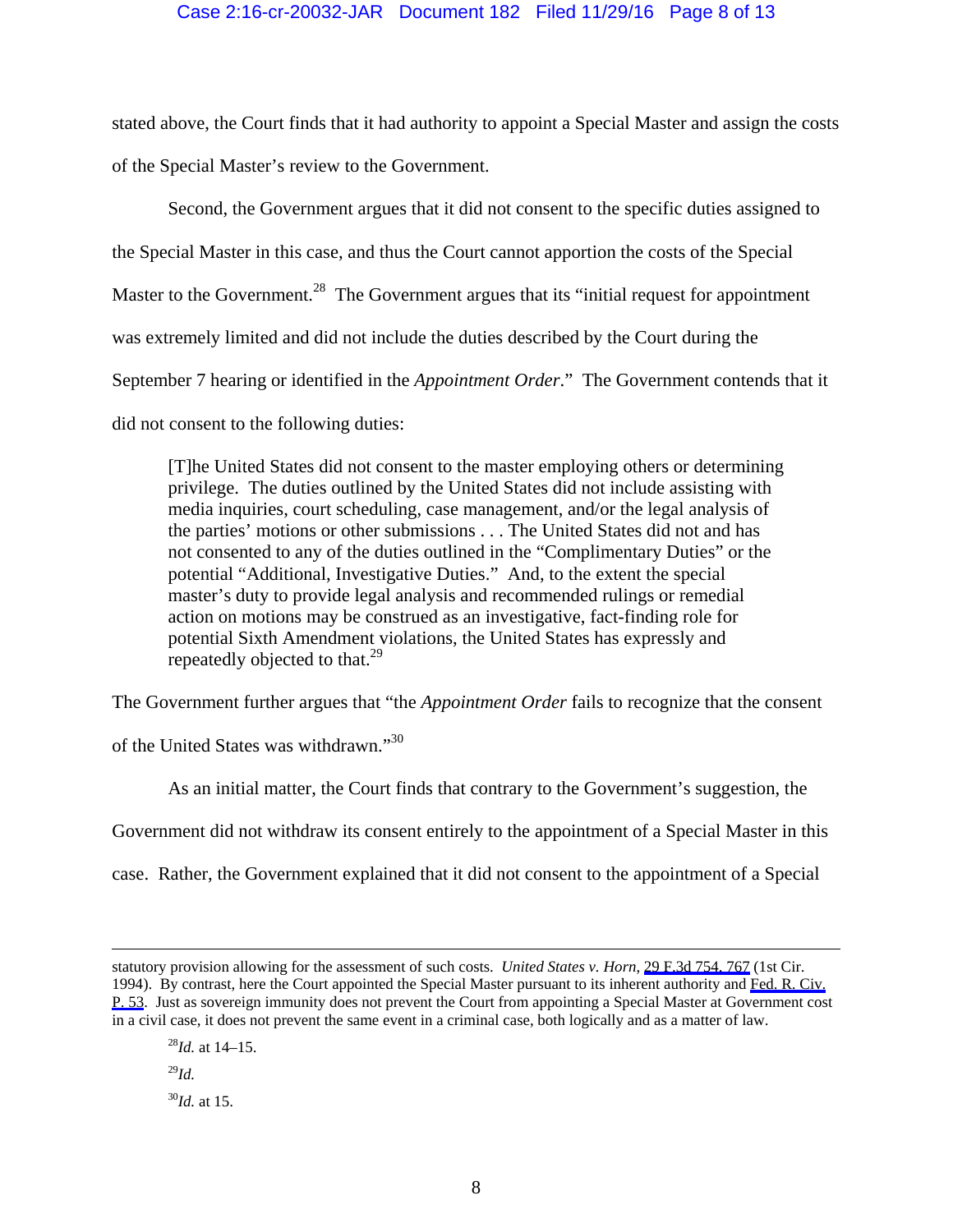## Case 2:16-cr-20032-JAR Document 182 Filed 11/29/16 Page 9 of 13

Master with the duties outlined by the Court at the September 7 hearing. But the Government expressly stated at the hearing that it consented to

having a special master look at the recordings that have been provided to the Court and excise out the material that shows contacts with counsel, either through the phones or through the attorney-client interview rooms at CCA. Excising that material out. And then the rest of the materials that would arguably be permissible evidence for us to use and provide in discovery, then to be given back to the government and to defense counsel in the case so that the case could go forward. $31$ 

The scope of consent outlined above essentially mirrors the duties described in Phases I and II of the Court's Appointment Order.<sup>32</sup> Although the Government did not specifically mention the feasibility assessment described in Phase I, this process was included as necessary for the completion of Phase II, which the Government consented to. Further, although the Government did not specifically consent or object to the Special Master's review of the CCA law library computers at the September 7 hearing, the Government did consent to the review of these computers in previous briefing.<sup>33</sup> Thus, because the Government consented to the duties outlined in Phases I and II, the Court finds that it had authority to appoint the Special Master to perform these duties.

The Government also argues that it did not consent to a number of the "Complimentary Duties," including employing others to assist in performing duties, assisting with media inquiries, court scheduling, case management, and assisting with legal analysis of the parties' motions or other submissions. Although the Government did not specifically consent to the Complimentary Duties, these duties are incidental to and necessary for the Special Master's

 <sup>3</sup>[1Doc. 135 at 148](https://jenie.ao.dcn/ksd-ecf/d/cmecfservices/rest/file/finddoc?caseYear=2016&caseNum=20032&caseType=cr&caseOffice=2&docNum=135#page=148)–49.

<sup>32</sup>*See* [Doc. 146 at 4–](https://jenie.ao.dcn/ksd-ecf/d/cmecfservices/rest/file/finddoc?caseYear=2016&caseNum=20032&caseType=cr&caseOffice=2&docNum=146#page=4)5.

 $33$ Doc. 120 at 7 (explaining that the law library computers "have been digitally imaged, and all documents contained on the computers are ready for review"); [Doc. 133 at 1–](https://jenie.ao.dcn/ksd-ecf/d/cmecfservices/rest/file/finddoc?caseYear=2016&caseNum=20032&caseType=cr&caseOffice=2&docNum=133)2 (stating that Government consented to Special Master identifying "any privileged attorney-client communications in the computers seized from CCA's inmate law libraries and excis[ing] any such communications").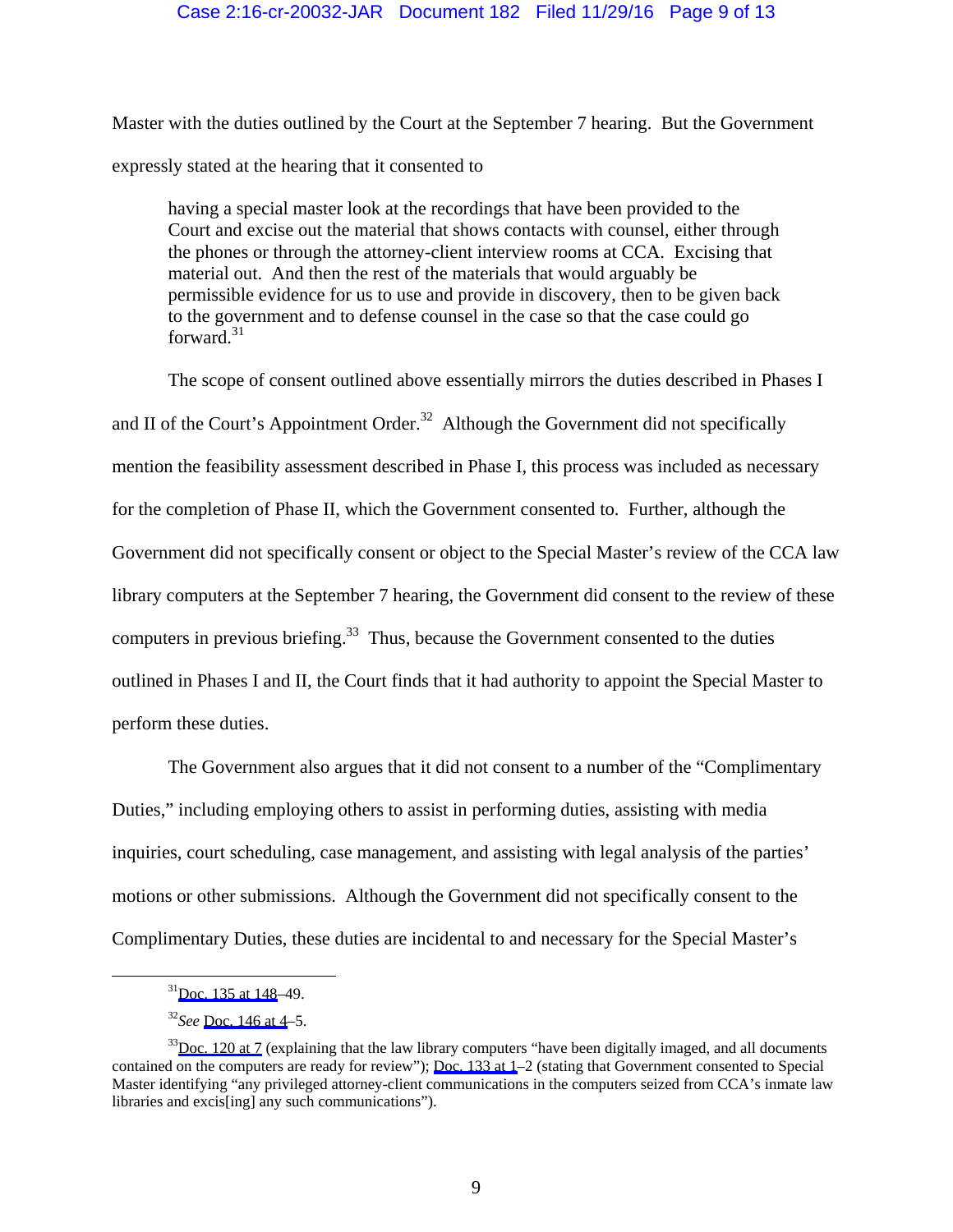## Case 2:16-cr-20032-JAR Document 182 Filed 11/29/16 Page 10 of 13

performance of the Phase II duties to which the Government consented. Without employing others to assist him, there is no way the Special Master could engage in a meaningful review of the many terabytes of information within any acceptable time frame or at any acceptable cost. Indeed, allowing the Special Master to hire assistants at lower cost serves to assuage the Government's objection. Additionally, the Special Master is tasked with legal analysis of the parties' motions or other submissions because the master in some instances will be in the best position to analyze the technical issues in the parties' submissions. Indeed, these duties are appropriate because they constitute "pretrial . . . matters that cannot be effectively and timely addressed by an available district judge or magistrate judge of the district.<sup> $34$ </sup>

The other Complimentary Duties, including issuing reports to the parties and assisting with court scheduling, case management, and media inquiries, are incidental to the Special Master's core duties and will help keep the parties and the public apprised as to the progress of the Master's review. The Court also notes that these Complimentary Duties are contemplated by [Fed. R. Civ. P. 53](https://www.westlaw.com/Link/Document/FullText?rs=USCLink&vr=3.0&findType=Y&cite=FRCP+53&clientid=USCourts), that they are routinely assigned in cases involving Special Masters, and that both parties advocated for some of these duties in their memoranda regarding the scope of the Special Master's review.<sup>35</sup> For these reasons, the Court finds that the parties consented to the duties outlined in Phases I and II, and that the Complimentary Duties were properly assigned as incidental to and necessary for the performance of the duties to which the parties consented.

The Government also objects to the "Additional, Investigative Duties" discussed in the Appointment Order. The Court, however, expressly stated in its Appointment Order that it was

 $34$ Fed. R. Civ. P. 53(a)(1)(C).

<sup>3</sup>[5Fed. R. Civ. P. 53\(a\)](https://www.westlaw.com/Link/Document/FullText?rs=USCLink&vr=3.0&findType=Y&cite=FRCP++53(a)&clientid=USCourts), [\(c\)](https://www.westlaw.com/Link/Document/FullText?rs=USCLink&vr=3.0&findType=Y&cite=FRCP53(c)&clientid=USCourts); *See Sibley v. Sprint Nextel Corp.*, [298 F.R.D. 683, 685](https://www.westlaw.com/Link/Document/FullText?rs=USCLink&vr=3.0&findType=Y&cite=298++f.r.d.++683&refPos=685&refPosType=s&clientid=USCourts)–86 (D. Kan. Apr. 14, 2014); *In re Cathode Ray Tube (CRT) Antitrust Litig.*, No. 07-5944 SC, [2011 WL 6141066](https://www.westlaw.com/Link/Document/FullText?rs=USCLink&vr=3.0&findType=Y&cite=2011++wl++6141066&refPos=6141066&refPosType=s&clientid=USCourts), at \*2 (N.D. Cal. Dec. 8, 2011); *Massachusetts v. E Trade Access, Inc.*, No. 03-11206-NMG, [2013 WL 4048189](https://www.westlaw.com/Link/Document/FullText?rs=USCLink&vr=3.0&findType=Y&cite=2013++wl++4048189&refPos=4048189&refPosType=s&clientid=USCourts), at \*1–4 (D. Mass. May 22, 2013); *Westefer v. Snyder*, Nos. 00-162-GPM, 00-708-GPM, [2011 WL 572514,](https://www.westlaw.com/Link/Document/FullText?rs=USCLink&vr=3.0&findType=Y&cite=2011++wl++572514&refPos=572514&refPosType=s&clientid=USCourts) at \*1–3 (S.D. Ill. Feb. 15, 2011); *Appointing Special Masters and Other Judicial Adjuncts: A Benchbook for Judges and Lawyers*, 11–12 (5th ed. 2013) (available at www.SpecialMaster.law); [Doc. 119-1](https://jenie.ao.dcn/ksd-ecf/d/cmecfservices/rest/file/finddoc?caseYear=2016&caseNum=20032&caseType=cr&caseOffice=2&docNum=119&docSeq=1); [Doc. 120 at 19](https://jenie.ao.dcn/ksd-ecf/d/cmecfservices/rest/file/finddoc?caseYear=2016&caseNum=20032&caseType=cr&caseOffice=2&docNum=120#page=19)–27.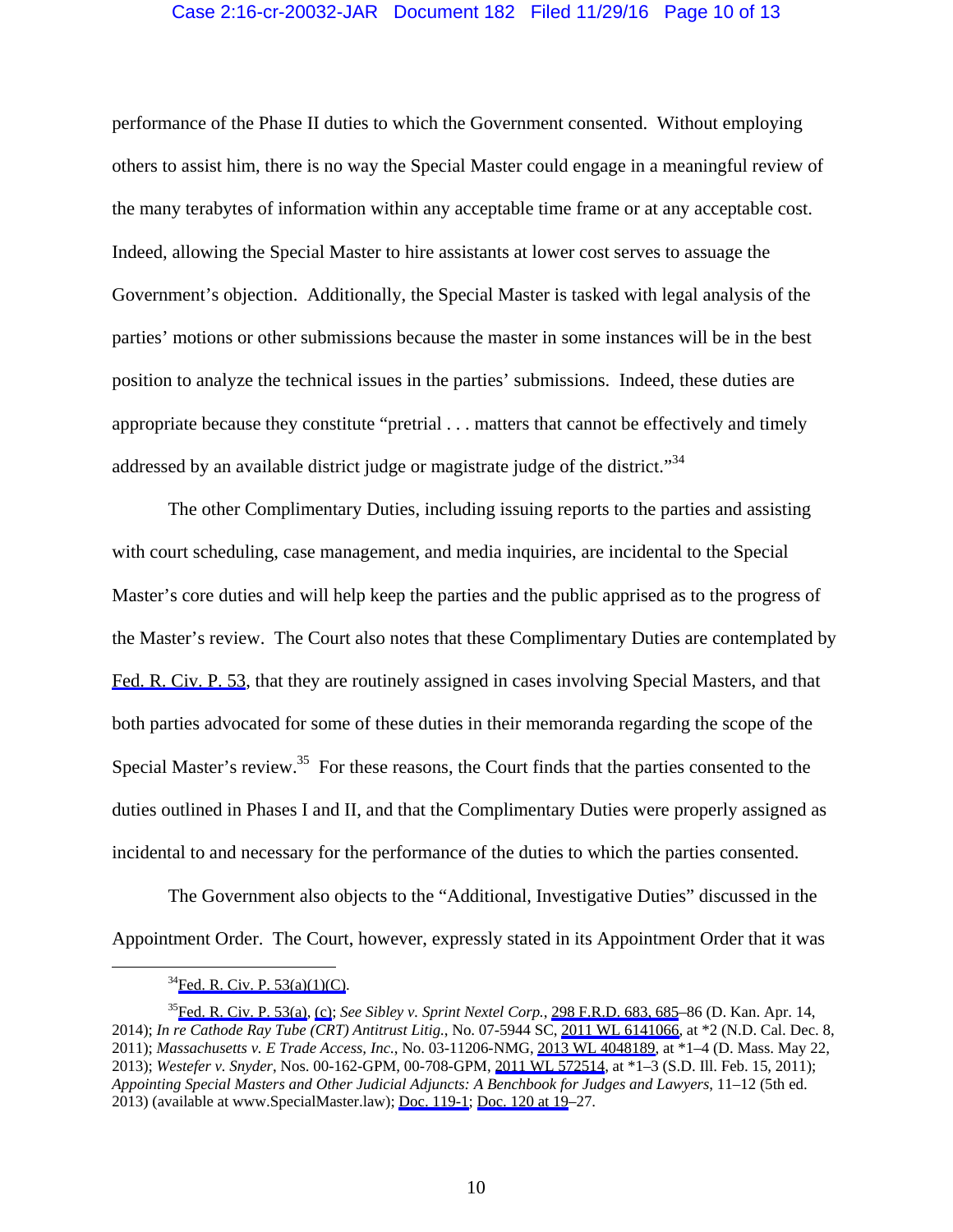## Case 2:16-cr-20032-JAR Document 182 Filed 11/29/16 Page 11 of 13

not appointing the Special Master to perform these duties at this time.<sup>36</sup> The Court therefore finds, without ruling on the Government's objections to the Investigative Duties at this time, that these objections do not warrant reconsideration of the Court's Appointment Order.

In sum, the Court finds that the costs associated with the Special Master's review were properly assigned to the Government in light of the Court's inherent authority to manage litigation, the application of [Fed. R. Civ. P. 53](https://www.westlaw.com/Link/Document/FullText?rs=USCLink&vr=3.0&findType=Y&cite=FRCP+53&clientid=USCourts), and the appropriate scope of the Special Master's duties.

## **B. Expense of Special Master**

The Government also argues that the cost of a Special Master's review will be excessive in relation to the needs of this case. The Government contends that even a cursory review of one-sixth of the DVR recordings could cost the Government approximately \$1,350,000.00. The Government also cites a verbal estimate by the Court at a previous hearing that costs of the Special Master could be approximately \$500,000.00. This amount, the Government argues, would exceed more than 120 percent of the United States Attorney's Office for the District of Kansas' allocated litigation-related expenditures.<sup>37</sup>

As explained above, the Court directed the Special Master to perform a feasibility assessment as part of the Phase I duties. This assessment was intended in part to provide the parties and the Court with an estimate of the cost of performing the Master's Phase II duties, and to allow the Court to review the reasonableness of these costs. The Master has completed this assessment, and has provided a report indicating the approximate number of hours and cost necessary for the performance of the Phase II duties.<sup>38</sup> The Master has also pledged to spend no

 <sup>3</sup>[6Doc. 146 at 7](https://jenie.ao.dcn/ksd-ecf/d/cmecfservices/rest/file/finddoc?caseYear=2016&caseNum=20032&caseType=cr&caseOffice=2&docNum=146#page=7).

 $37$ Doc. 163 at 22–23.

 $38$ Doc. 176 at 3–4.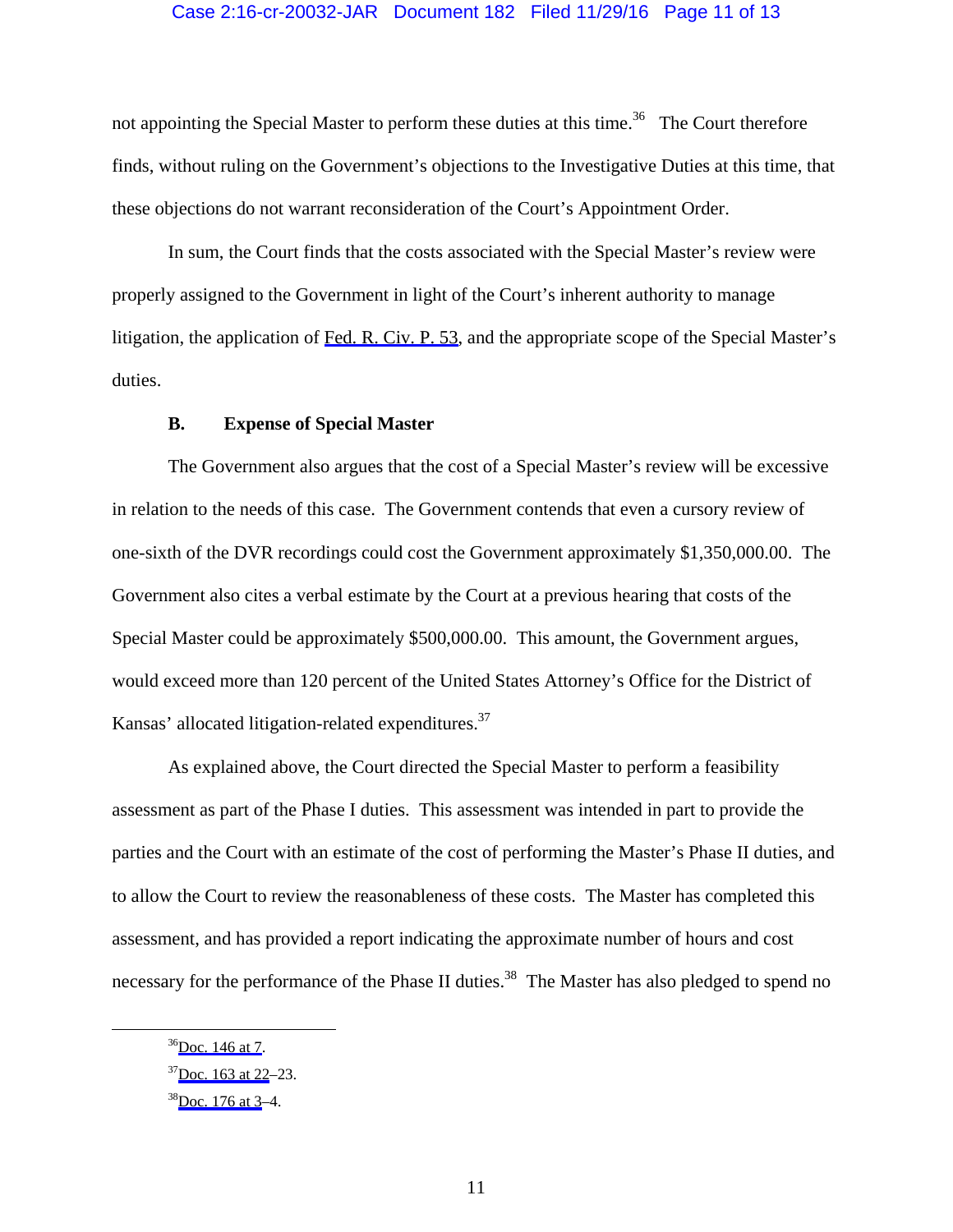#### Case 2:16-cr-20032-JAR Document 182 Filed 11/29/16 Page 12 of 13

more than \$100,000 actually reviewing video, and the Court will continue to review the reasonableness of the Special Master's expenses.<sup>39</sup> Indeed, to date the entire costs of the Special Master's review have been limited to  $$40,240.60$ .<sup>40</sup> Based on the foregoing, the Court is satisfied that the expected costs, as well as the costs already assessed, are reasonable in relation to the duties of the Special Master, which are essential to progressing this case and ensuring compliance with fundamental Sixth Amendment principles. The Court therefore finds that the concerns related to costs do not justify reconsideration of the Court's Appointment Order.

# **C. Use of Video Recordings at Trial**

Finally, the Government states that because it no longer intends to use any of the video recordings as evidence in this case, a review of the video recordings is not necessary.<sup>41</sup> The Government argues that although it "would welcome full review of all material, the associated expense involved in doing so is unreasonable, excessive, and disproportionate to the needs of the case."42 The Court has addressed the reasonableness of the costs of a Special Master above, and finds that these costs do not justify reconsideration. Further, although the Government does not intend to use the videos at trial, this does not remove the need for the Special Master to review the video recordings for possible Sixth Amendment violations. Nor does it remove the Government's obligation to comply with the requirements of *Brady*. 43 Without the Special Master's review of the videos and excising of recorded attorney-client communications, the Court is concerned that the Government will not have an opportunity to review the non-

 <sup>39</sup>*Id.* at 4 n.4; *see* [Doc. 173](https://jenie.ao.dcn/ksd-ecf/d/cmecfservices/rest/file/finddoc?caseYear=2016&caseNum=20032&caseType=cr&caseOffice=2&docNum=173) (Order approving Special Master's October 2016 Bill to Government after *in camera* review of charged expenses).

 $^{40}$ Doc. 173.

 $41$ Doc. 163 at 24–26.

 $^{42}$ *Id.* at 26.

<sup>43</sup>*See Brady v. Maryland*, [373 U.S. 83, 87](https://www.westlaw.com/Link/Document/FullText?rs=USCLink&vr=3.0&findType=Y&cite=373++u.s.++83&refPos=87&refPosType=s&clientid=USCourts)–90 (1963).